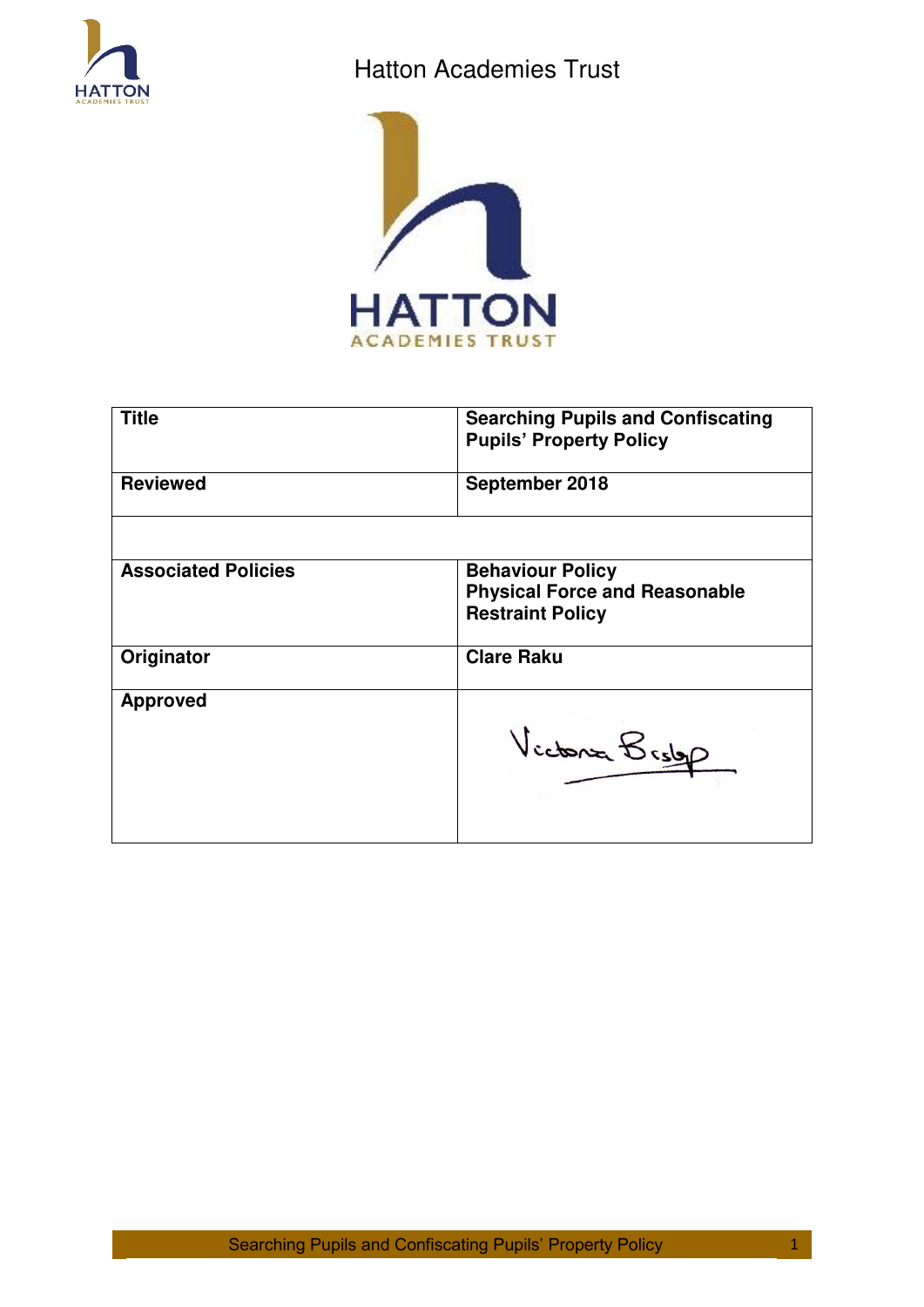

# Contents

| 3. Searching pupils- Obligations Under the European Convention For Human Rights  3 |  |
|------------------------------------------------------------------------------------|--|
|                                                                                    |  |
|                                                                                    |  |
|                                                                                    |  |
|                                                                                    |  |
|                                                                                    |  |
|                                                                                    |  |
|                                                                                    |  |
| 10.1 Other searches e.g. pornographic images, tobacco, stolen goods, alcohol: 6    |  |
|                                                                                    |  |
|                                                                                    |  |
|                                                                                    |  |
|                                                                                    |  |
|                                                                                    |  |
|                                                                                    |  |
|                                                                                    |  |
|                                                                                    |  |
|                                                                                    |  |
| Appendix 2. Searching Pupils - Summary of Actions for Academy Staff 11             |  |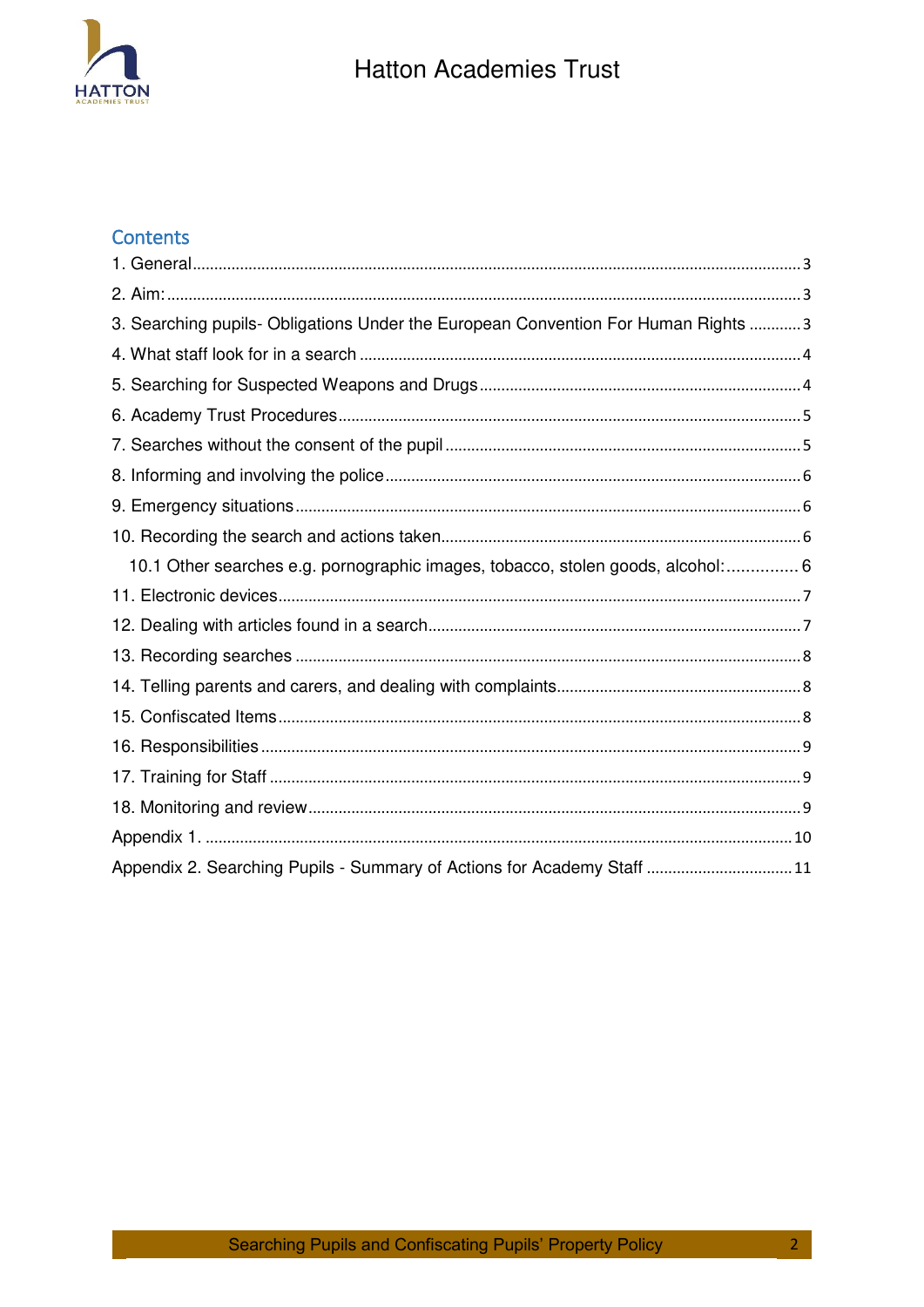

## <span id="page-2-0"></span>**1. General**

The *Education and Inspections Act 2006,* the *Violent Crime Reduction Act 2006* and *Apprenticeships, Skills, Children and Learning Act 2009* have given schools extra powers to screen and/or search pupils. These are in addition to the common law power to search pupils and confiscate items. These powers have been further extended under the *2011 Education Act.* 

This policy provides guidance to staff on academy procedures and information on their legal position based upon their advice in 'Searching, Screening and Confiscation' January 2018.

In this policy the term 'Principal' includes the Principal, Head of School and Trust Senior Staff.

### <span id="page-2-1"></span>**2. Aim:**

To discover whether pupils have offensive knives and other offensive weapons and also drugs, alcohol, illegal drugs and stolen property in their possession after reasonable suspicion that they may have about them.

# <span id="page-2-2"></span>**3. Searching pupils- Obligations Under the European Convention For Human Rights**

- Under article 8 of the European Convention of Human Rights pupils have a right to respect their private life. In the context of these particular powers, this means that pupils have the right to expect a reasonable level of personal privacy.
- The right under Article 8 is not absolute, it can be interfered with but any interference with this right by a school (or any public body) must be justified and proportionate.
- The powers to search in the Education Act 1996 are compatible with Article 8. A school exercising those powers lawfully should have no difficulty in demonstrating that it has also acted in accordance with Article 8. This advice will assist schools in deciding how to exercise the searching powers in a lawful way.

Clothing, desks, lockers and bags are included in staff search powers. The pupil can only be asked to remove outer clothing i.e not worn immediately next to the skin. The search must take place in the presence of the pupil and at least one other member of staff, except in an emergency (see below).

Searches without consent can only take place for prohibited items.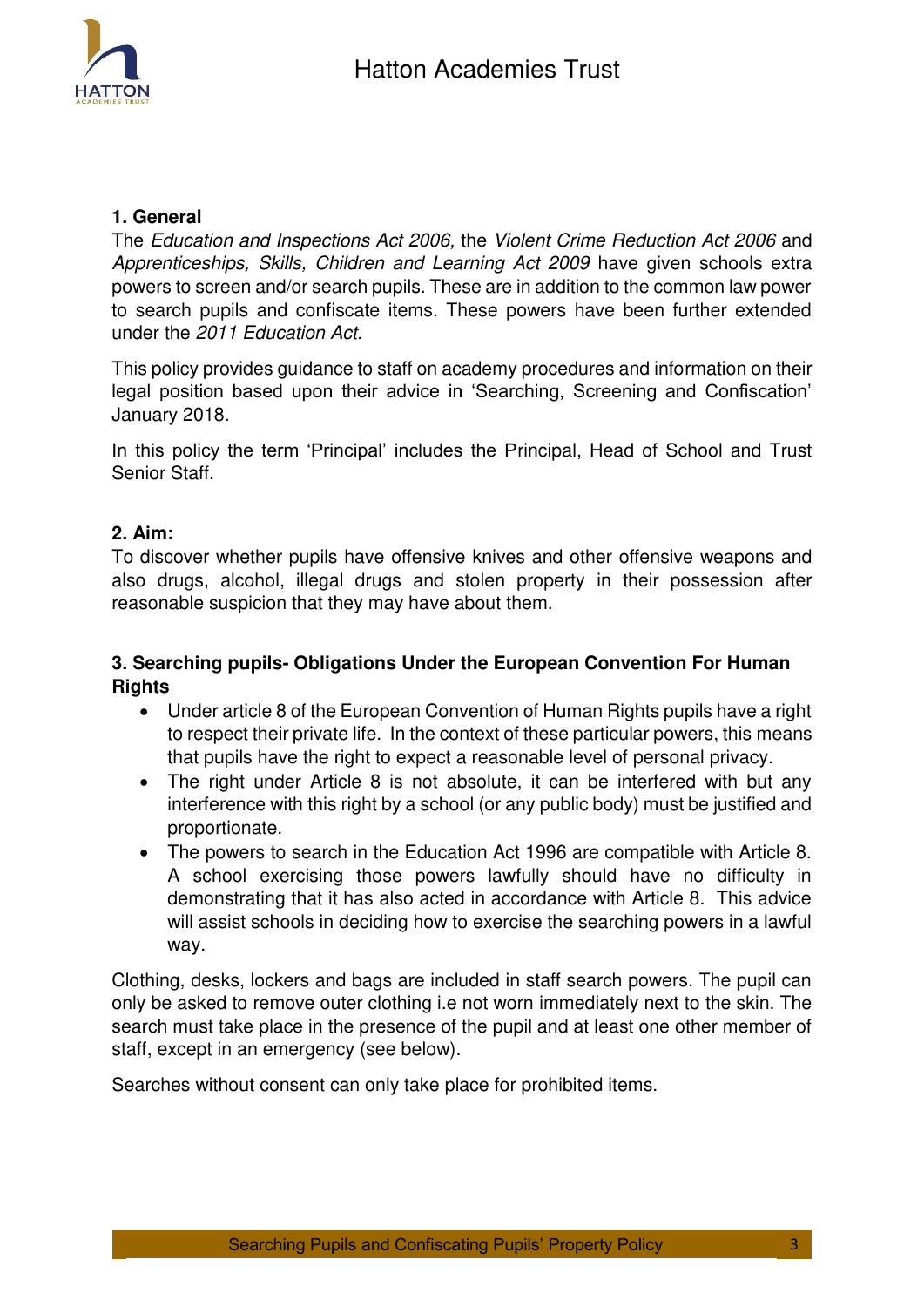



For searches where the pupil gives consent this only needs to be by asking the pupil. Written consent is not needed. If pupils refuse consent then lack of compliance should be treated as with any other similar behavior.

# <span id="page-3-0"></span>**4. What staff look for in a search**

The 2011 Education Act Academy staff can search for any item if the pupil agrees.

Searches without consent can take place for any items prohibited in the Academy Behaviour Policy these include the following but may include other items in the academy behavior policy:

- Knives or weapons
- Alcohol
- Illegal drugs
- Pornographic images
- Stolen items
- Tobacco and cigarettes
- Fireworks

Any article likely to, or has been used to commit an offence.

Any item likely to cause personal injury or damage to property. Academy behavior policies should make it clear what items are banned. These should be communicated to parents.

Searches can only take place on academy premises or, if elsewhere, where the member of staff has lawful control or charge of the pupils e.g. on academy trips and visits and in a training setting

#### <span id="page-3-1"></span>**5. Searching for Suspected Weapons and Drugs**

Following the *Education Act 2011* the Principal, and any member of the academy or trust authorised by the Principal, has the right to search a pupil for any article with the pupil's consent - or without their consent if the member of staff has reasonable grounds for believing that the student may have with him/her or in his/her possession, the following items:

- an article which has been or is likely to cause personal injury or damage;
- any other article likely to commit an offence, or to cause personal injury, or damage to the property of, any person including the student being searched;
- alcohol, drugs, stolen goods.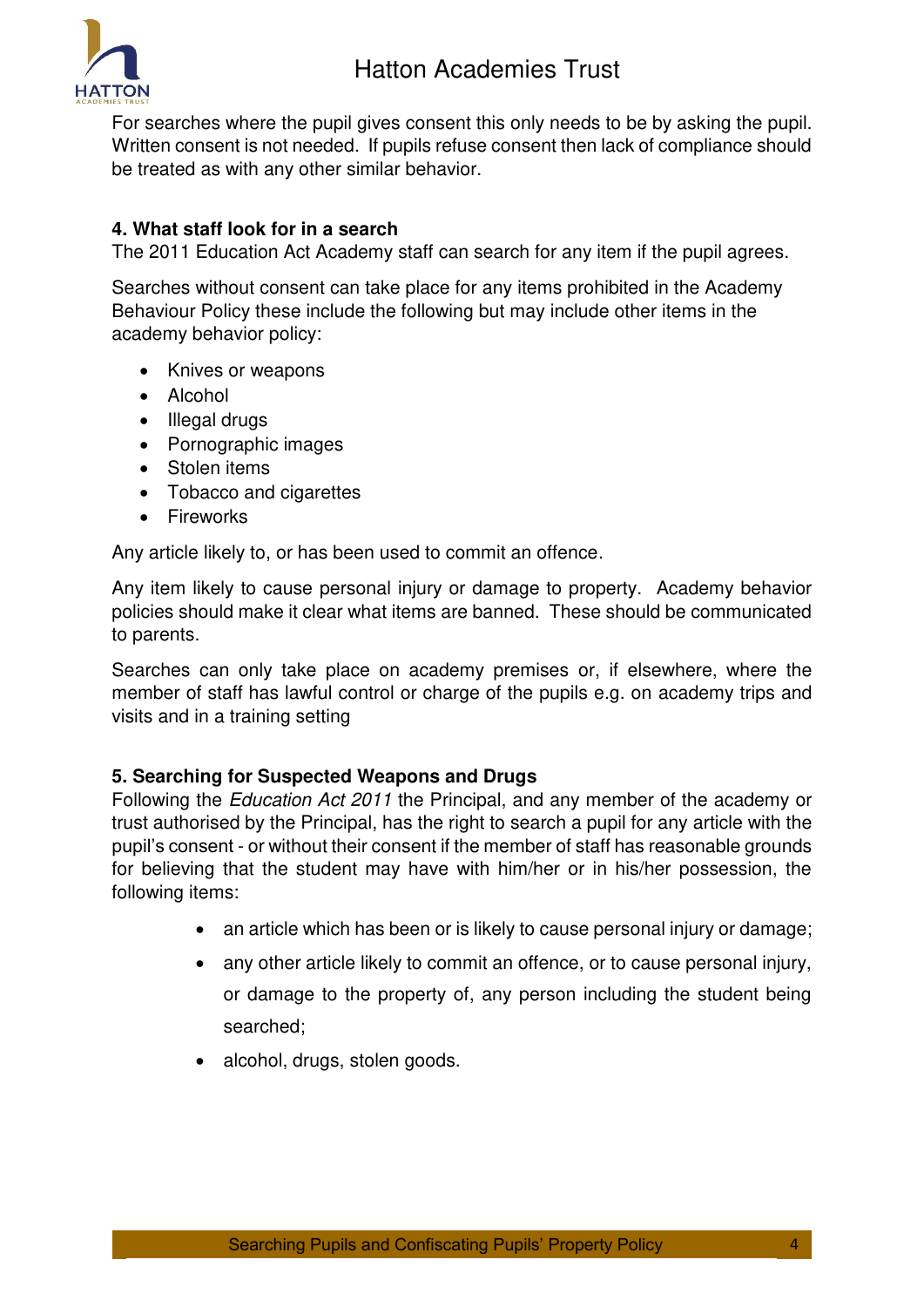

## <span id="page-4-0"></span>**6. Academy Trust Procedures Suspected weapons or drugs:**

Principals, Trust and Academy senior staff are empowered to search pupils on behalf of the Board of Directors. No member of staff is required to undertake a search but they are authorised to do so.

Staff who suspect that a pupil has a weapon or drugs should call for a senior member of staff. It is not advised that staff challenge pupils on their own unless there is an immediate threat to the safety of pupils and staff.

The Head of School/Senior Vice Principal will normally be present during a search which involves suspected weapons or drugs. If this is not possible another member of the senior staff may act on their behalf.

The Principal will ensure that the person carrying out the search is of the same sex as the student and the search must be carried out in the presence of another adult also the same sex as the student unless there is a clear and present danger and it is not reasonably practical to do so.

The student cannot be required to remove any clothing other than outer clothing and if the student's possessions are searched this must also be done in the presence of another adult.

The person carrying out the search is able to use *such force as is reasonable* in the circumstances for exercising that power.

The search should usually take place in the office of a senior member of staff and not in a public place within the academy.

Members of staff can use such force as is reasonable given the circumstances when conducting a search for knives or weapons, alcohol, illegal drugs, stolen items, tobacco and cigarette papers, fireworks, pornographic images or articles that have been or could be used to commit an offence or cause harm. Such force cannot be used to search for items banned under the school rules.

Separate advice is available on teachers' power to use force see the Trust policy on the use of force.

# <span id="page-4-1"></span>**7. Searches without the consent of the pupil**

Staff are authorized to undertake a search without the consent of the pupil if they have *reasonable grounds* for suspecting that a pupil may have in his or her possession a prohibited item. The member of staff should be the same sex as the pupil being searched and there must be a witness unless the situation is an emergency (see below).

*Reasonable grounds* means that there must be some evidence of an offence. For example: report made to staff by another pupil; hearing other pupils talking about the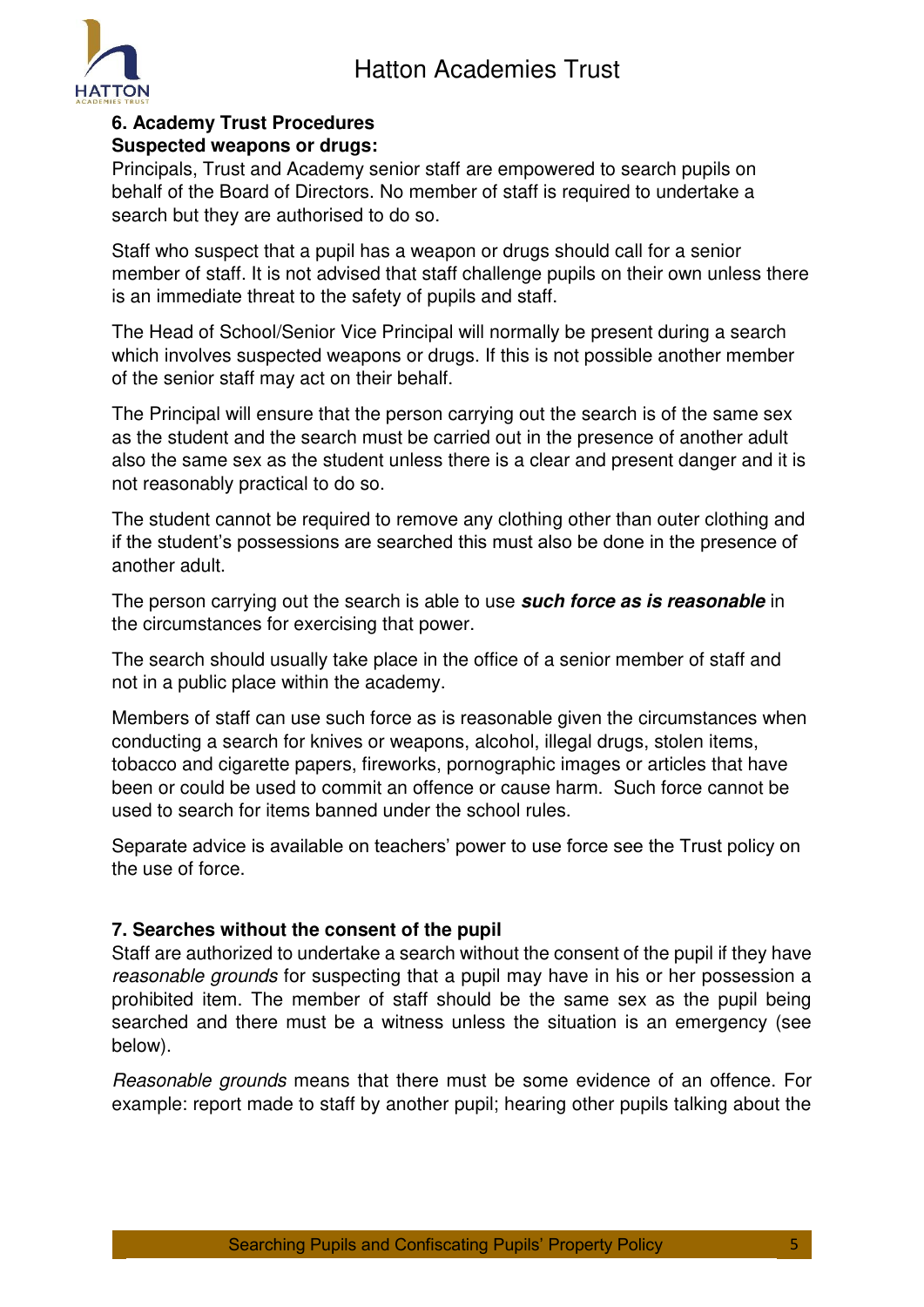

item; noticing a pupil behaving in a way that causes them to be suspicious; CCTV evidence that arouses suspicion.

If the pupil refuses to comply with the search, they should be detained if possible and the police called. The police have powers to remove pupils. Staff should not put themselves in a position that threatens their safety. Pupils being aggressive should be allowed to leave and the Principal informed. This will then be followed up with the police and/or using the academy's behavior policy.

The power to search without consent enables a personal search, involving removal of outer clothing and searching pockets. Staff must involve a police officer for a more intimate search.

# <span id="page-5-0"></span>**8. Informing and involving the police**

The Violent Crime Reduction Act 2006 obliges the academy to inform the police if a search reveals 'evidence in relation to an offence'. The member of staff leading the search is required to inform the police if weapons, drugs, stolen goods or pornographic images if the staff member considers they may constitute an offence are found. This should be through the Community Police Officer in the first instance unless the Principal considers another police department should be called.

Illegal drugs and weapons should be handed to the police as soon as possible, if staff are unsure of the legal status of the substance then it should be treated as a controlled substance and referred to the police.

#### <span id="page-5-1"></span>**9. Emergency situations**

A pupil's possessions may only be searched without a second member of staff present where an authorised member of staff **reasonably** believes that there is a risk that **serious** harm will be caused to a person if the search is not carried out **urgently and it is** not **reasonably practicable** for the search to be carried out by a member of staff of the same sex or for a witness to be present. This is a reserve power and staff should be clear that they should not use it except when there is a clear risk to life or of serious injury.

9.2 In such an emergency situation all teaching staff and pastoral support staff are authorized to undertake a search

# <span id="page-5-2"></span>**10. Recording the search and actions taken**

The results of all searches for suspected weapons or drugs will be formally recorded (Appendix 1). It is advised that the witness to the search completes the pro-forma.

<span id="page-5-3"></span>**10.1 Other searches e.g. pornographic images, tobacco, stolen goods, alcohol:**  Members of staff who are not named in section 1 above, must not search pupils or their possessions for weapons or suspected drugs.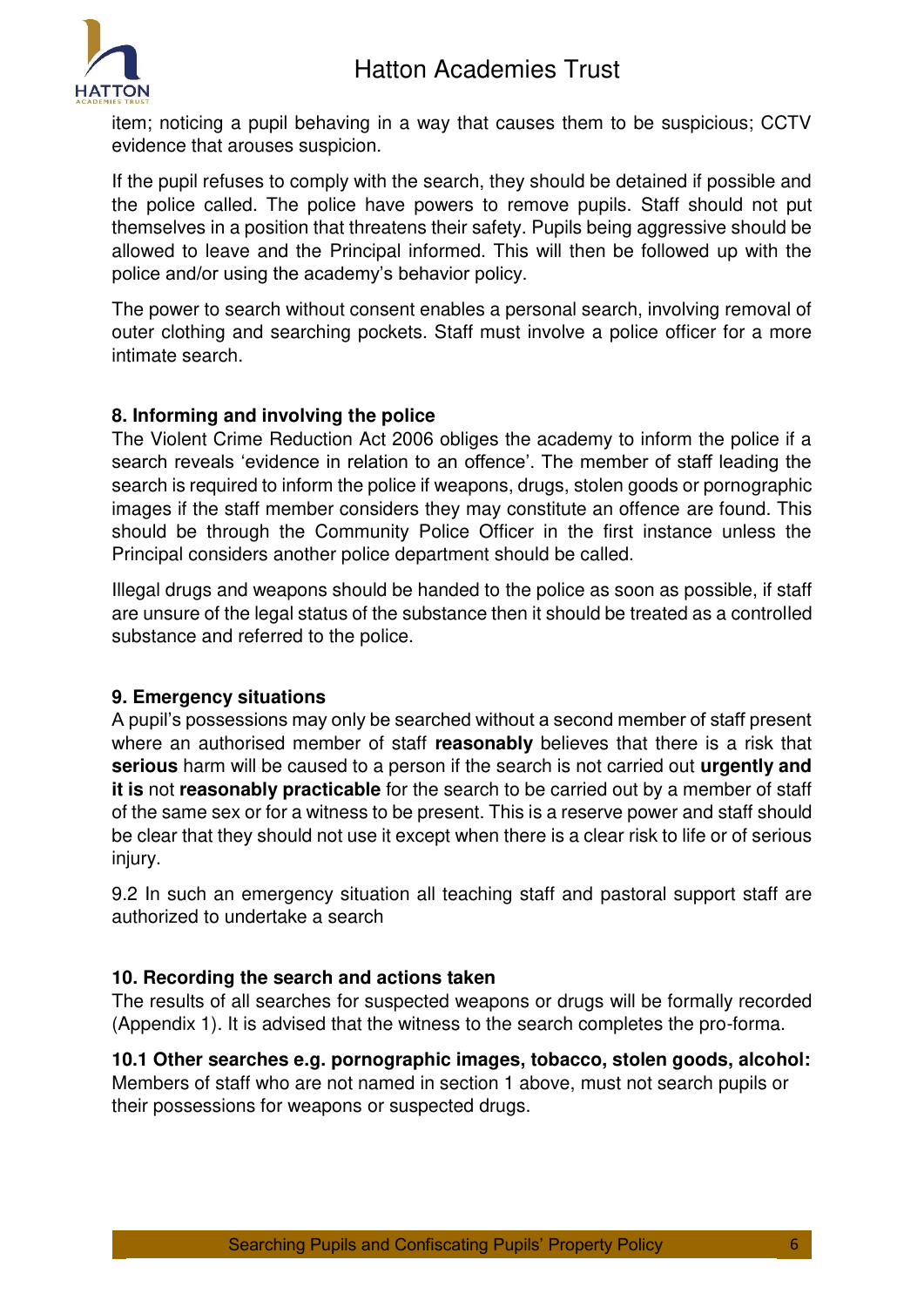

Pastoral support staff and teachers may, however, search pupils for other items, where they deem this is necessary. Examples include cigarettes, tobacco, mobile phones, fireworks, pornographic images.

The member of staff wishing to search the pupil or his/her possessions, must call another member of staff to be present throughout the search – even if this is only a search of the pupil's bag. The second member of staff must be of the same sex as the pupil.

Alcohol may be searched for under statutory powers but may not be permanently taken from a student over 16. This does not prevent the academy rules being enforced.

### <span id="page-6-0"></span>**11. Electronic devices**

Members of staff can search data or files on electronic devices if they consider there is 'good reason' to do so.

'Good reason' is when a member of staff suspects that the data or file on the device in question has been, or could be, used to cause harm, to disrupt teaching, or to break academy rules.

Staff are advised to involve another member of staff in the decision on 'good reason' and record this on the academy trust pro-forma.

If inappropriate material is found on the device, staff should either:

- Delete that material
- Retain it as evidence if there is a breach of academy discipline or criminal offence
- Involve the police if the material is of a serious nature

Staff should be aware that behaviours linked to sexting put a child in danger. See the Trust Child Protection and E-Safety Policies.

#### <span id="page-6-1"></span>**12. Dealing with articles found in a search**

The Principal and authorised members of staff making searches may seize prohibited articles.

Where the article is an item used in the commission of any offence or to cause personal injury or damage to property the Head of School/Senior Vice Principal must determine whether to:

- deliver the item to a police constable as soon as reasonably practicable;
- return the item to the owner:
- retain the item; or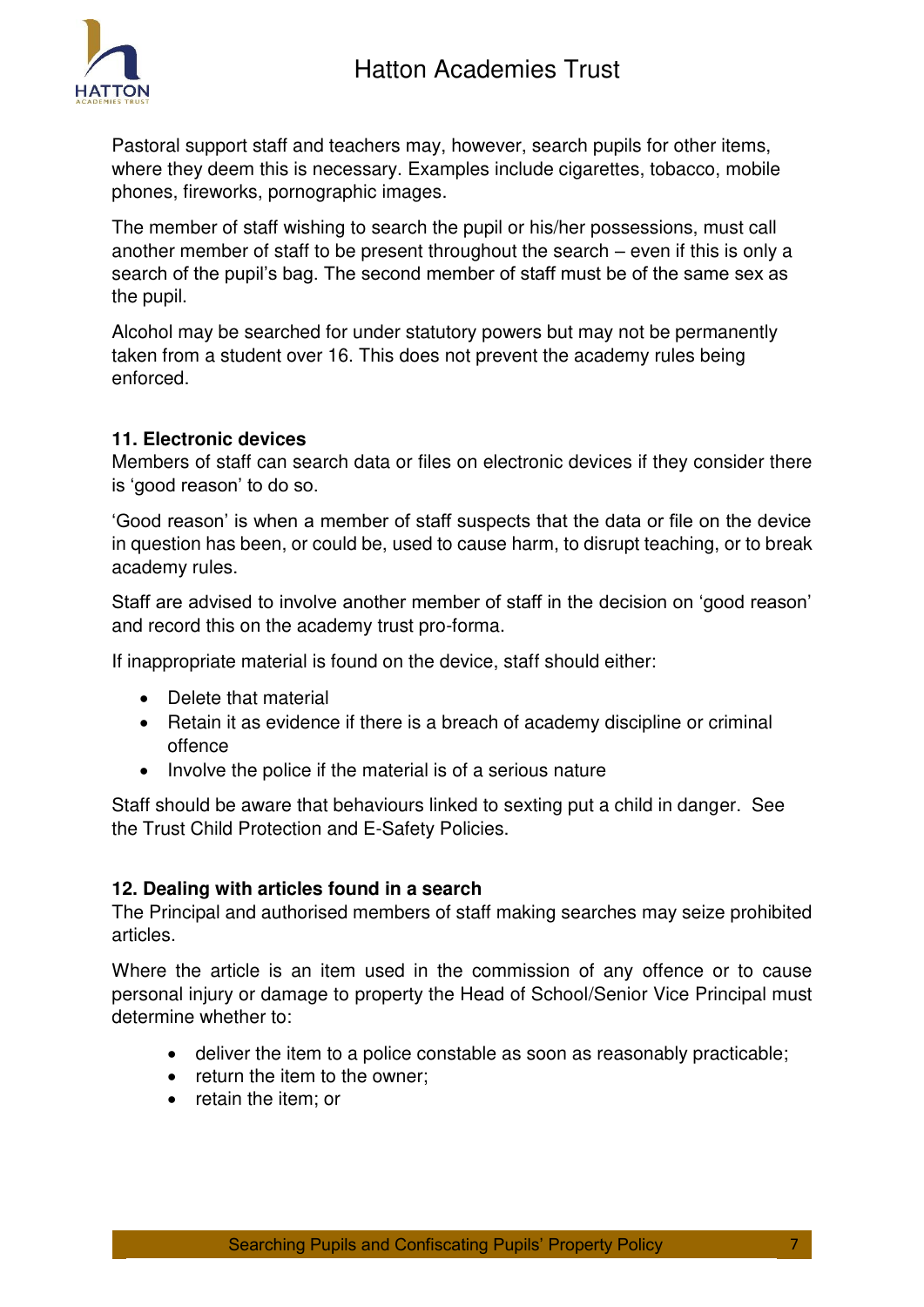

dispose of the item.

Where an article has been found for which a search may be made under academy rules the Principal may:

- return the item to the owner; within 5 school days
- retain it' or
- dispose of it.

Where the confiscated article is a prohibited electronic article the staff member who seized the item may examine any data or files on the device if the person thinks there is good reason for doing so.

Following the examination the staff member seizing the article may erase the data or files if the person thinks there is a good reason to do so. This should normally be in consultation with the Principal or other senior member of staff.

In considering the above courses of action the academy must have regard to any guidance issued by the Secretary of State.

# <span id="page-7-0"></span>**13. Recording searches**

A record of all searches will be kept by the Head of School/Senior Vice Principal using the Hatton Academies Trust pro-forma (Appendix 1).

Each entry must be signed and also witnessed by the second member of staff present at a search.

#### <span id="page-7-1"></span>**14. Telling parents and carers, and dealing with complaints**

The academy is not required to inform parents before a search takes place or to seek their consent.

The individual pupil's parents or carers should be informed where alcohol, illegal drugs or potentially harmful substances are found, though there is no legal requirement to do so. However, if the police have been involved it is advised that this occurs only after consultation with the police.

Complaints about searching should be dealt with through the normal academy trust complaints procedure.

# <span id="page-7-2"></span>**15. Confiscated Items**

Knives and other offensive weapons, illegal substances or images will be handed to the police.

Tobacco, alcohol, fireworks and pornographic images not linked to a specified offence e.g. child pornography will be destroyed under orders from the Principal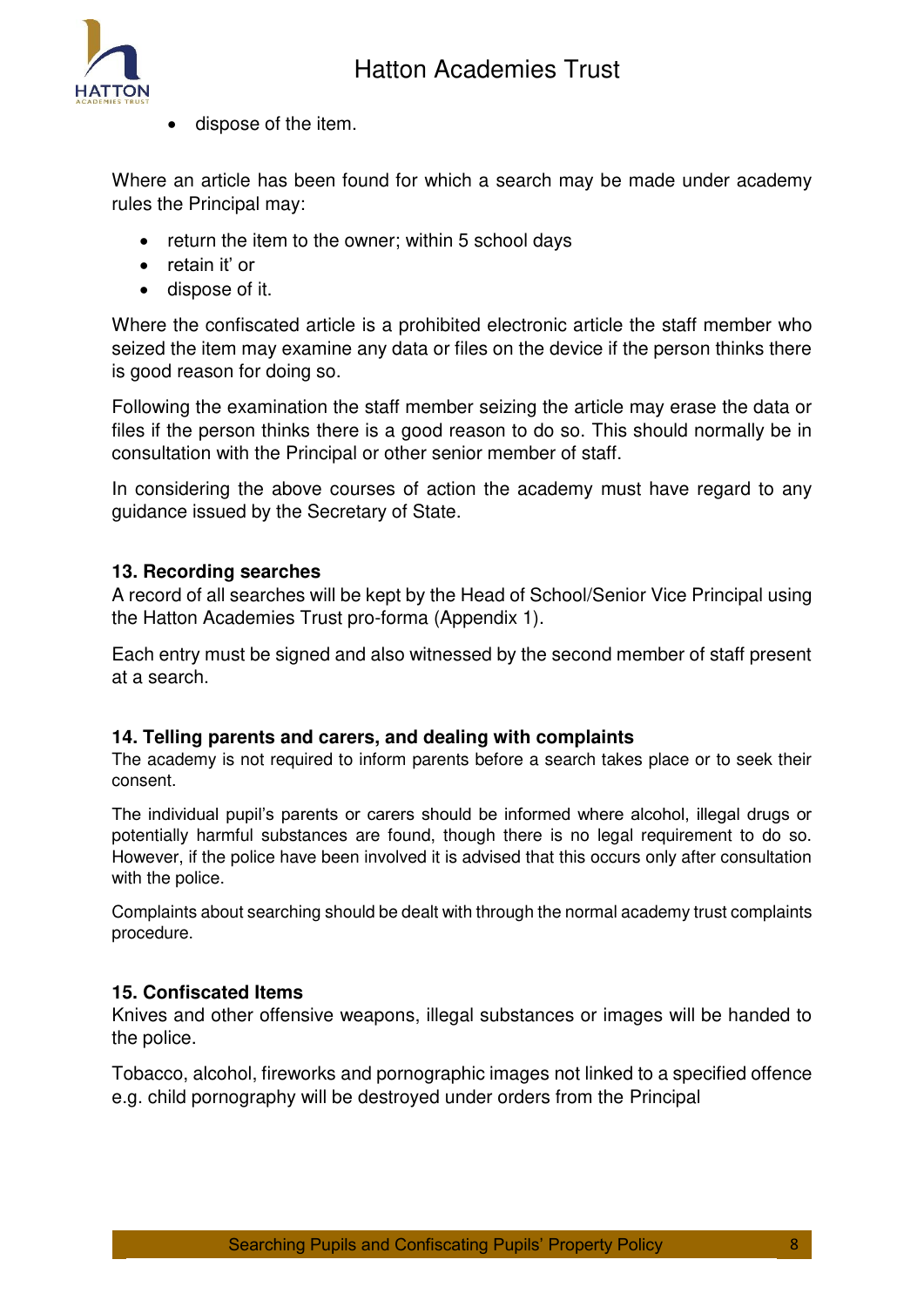

Other items will normally be returned to the pupil at the end of the school day. The Principal is empowered to retain any item until a parent collects it. Such action must be recorded.

Confiscated items, which have not been collected after six months, will be disposed of under the direction of the Principal.

## <span id="page-8-0"></span>**16. Responsibilities**

The Principal will ensure that this policy on searching and confiscation of possessions is brought to the notice of parents and carers.

The Principal is responsible for informing staff, parents/carers, and pupils of the policy, and how the policy will be put into action.

The Principal is responsible for informing the CEO.

No members of staff may be directed by the Principal or other senior member of staff to search pupils. They can only be authorized to do so.

#### <span id="page-8-1"></span>**17. Training for Staff**

The Principal will ensure that this policy is brought to the attention of all staff and they know how to implement the policy.

#### <span id="page-8-2"></span>**18. Monitoring and review**

This policy will be monitored through reports to the CEO.

The policy will be reviewed bi-annually or earlier if appropriate e.g. due to a change of legislation or advice from the Secretary of State for Education.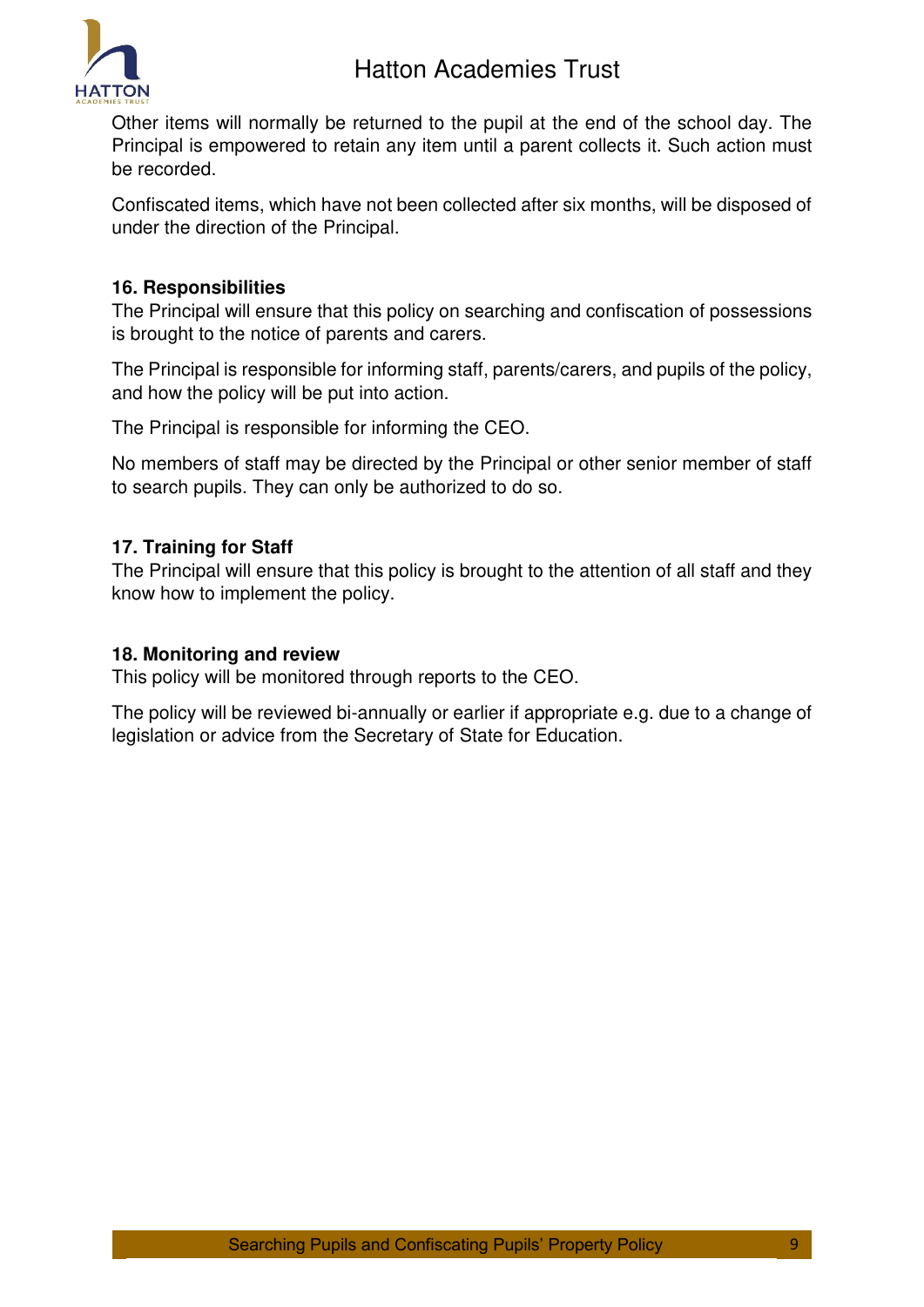

# **Log of Incident involving the search of a pupil**

<span id="page-9-0"></span>

| Academy:                                                                  | Date: | Time:     |  |
|---------------------------------------------------------------------------|-------|-----------|--|
|                                                                           |       |           |  |
| Pupil searched                                                            |       | Form/Year |  |
|                                                                           |       |           |  |
|                                                                           |       |           |  |
| Adults present at the search                                              |       |           |  |
|                                                                           |       |           |  |
|                                                                           |       |           |  |
| Other pupils involved/present                                             |       |           |  |
|                                                                           |       |           |  |
|                                                                           |       |           |  |
| Incident leading to the search and items being searched for               |       |           |  |
|                                                                           |       |           |  |
|                                                                           |       |           |  |
|                                                                           |       |           |  |
| Pupil response to the search/behavior and what was said during the search |       |           |  |
|                                                                           |       |           |  |
|                                                                           |       |           |  |
|                                                                           |       |           |  |
|                                                                           |       |           |  |
| Details of any injury/damage to property                                  |       |           |  |
|                                                                           |       |           |  |
|                                                                           |       |           |  |
| Police: if involved give details of officers attending and response       |       |           |  |
|                                                                           |       |           |  |
| Details of property seized                                                |       |           |  |
|                                                                           |       |           |  |
| Detail of property disposal/return                                        |       |           |  |
|                                                                           |       |           |  |
|                                                                           |       |           |  |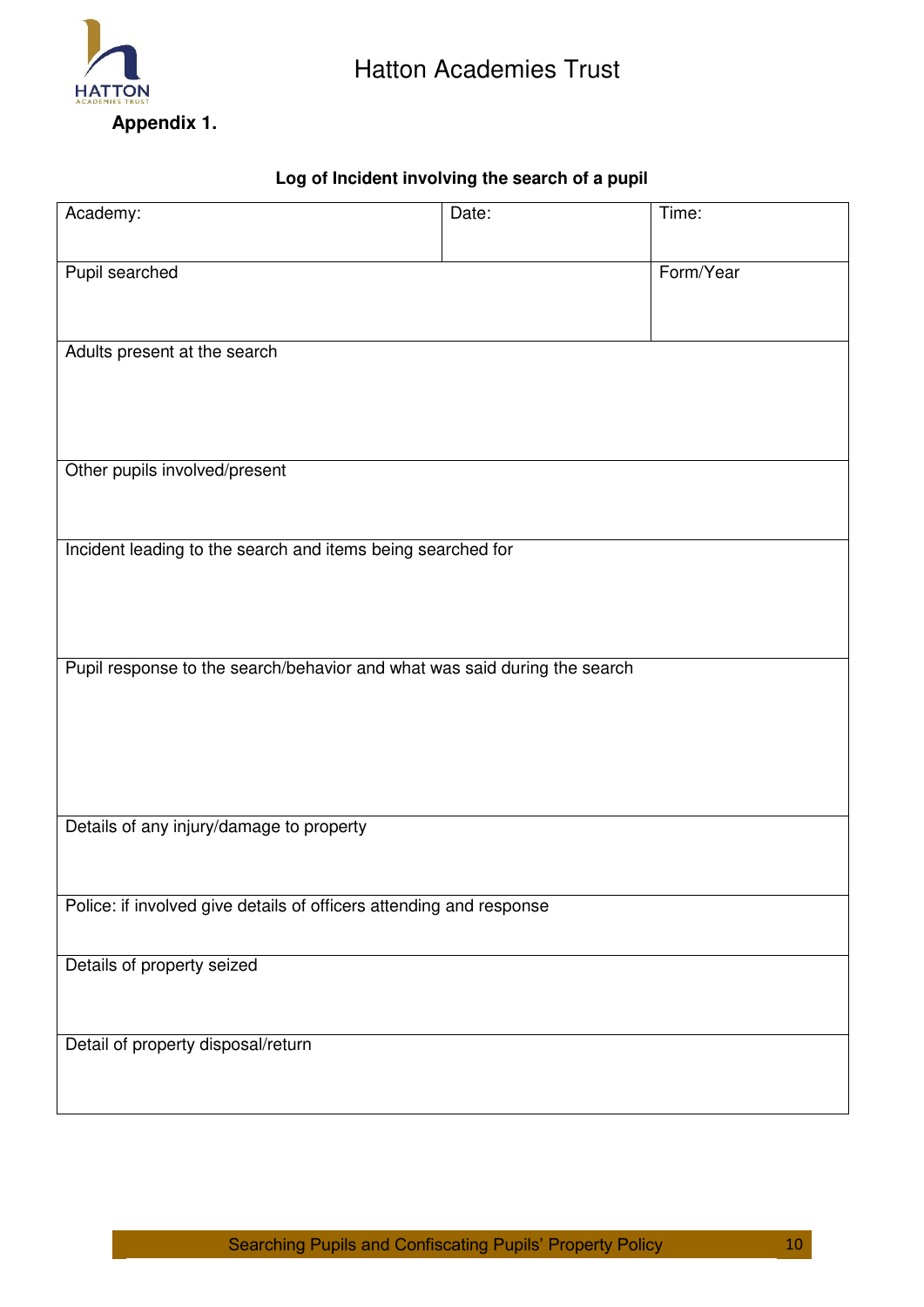

# <span id="page-10-0"></span>**Appendix 2. Searching Pupils - Summary of Actions for Academy Staff**